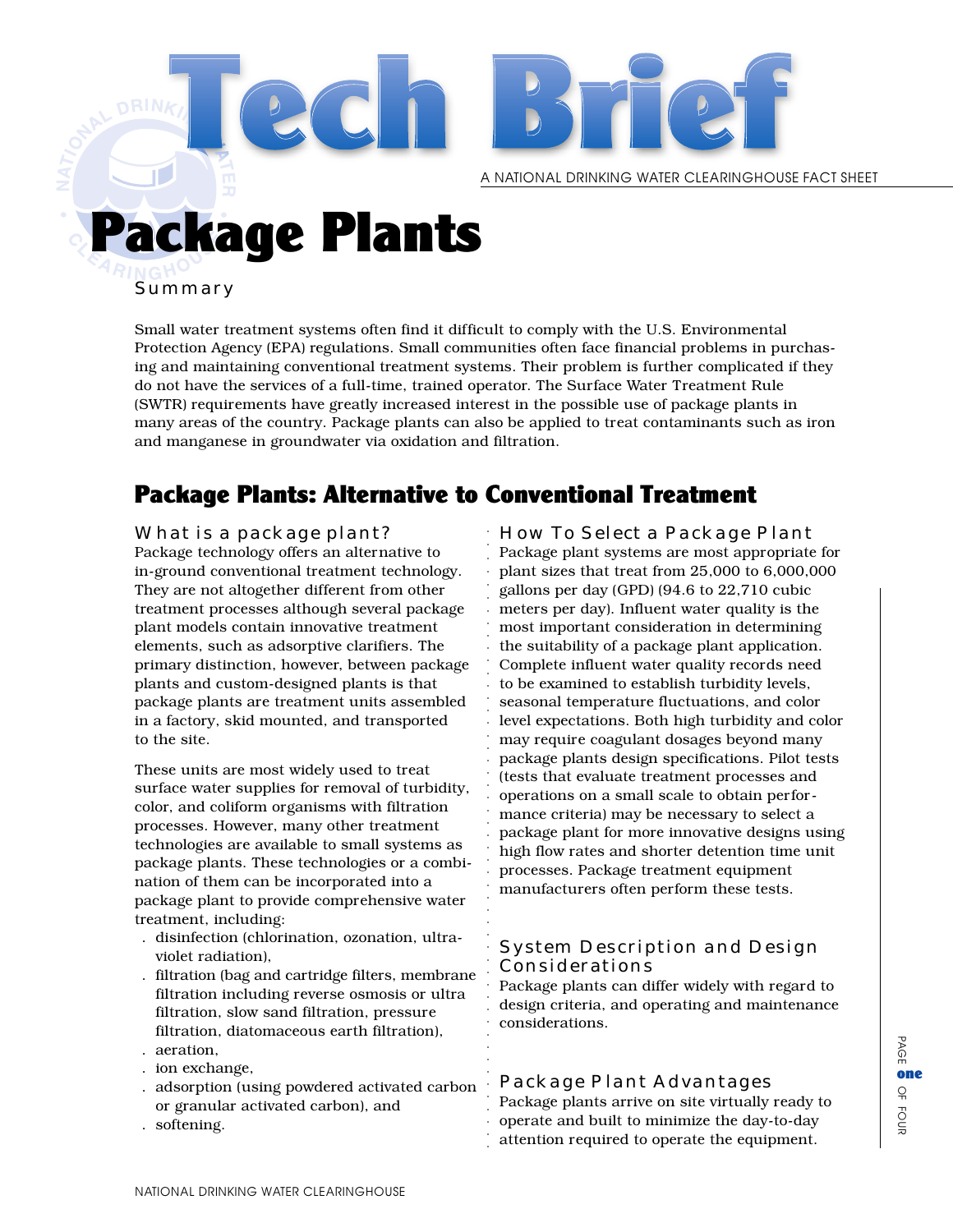# Package Plants

compact size, cost effectiveness, relative ease of operation, and design for unattended operation.

The main advantages of a packaged factoryfinished system are savings in engineering, design and installation costs, and operation and maintenance. These features make package plants attractive to communities that must operate on a tight budget.

Other major advantages of package plants are<br>compact size, cost effectiveness, relative ease of<br>operation, and design for unattended operation.<br>The main advantages of a packaged factory-<br>finished system are savings in engi Package plants can effectively remove turbidity and bacteria from surface water of fairly consistent quality, provided that they are run by competent operators and are properly maintained. Package plants also can be designed to remove dissolved substances from the raw water, including color -causing substances and trihalomethane precursors (which are organic materials in source water that can react with chlorine to form disinfection by-products).

# Package Plant Limitations

Highly variable influent water quality requires a high level of operational skill and attention, and that tends to negate the package plant advantages of low cost and automation.

Despite the relatively large number of package plants in use, many states are reluctant to endorse them completely.

The requirements of the Safe Drinking Water Act and its amendments might challenge package capability. Challenges include the possible inability of package plants to treat multiple types of contaminants.

Many communities are currently using package plants to treat water supplies, but little data has been collected to demonstrate long-term performance and operations of these systems. State agencies responsible for reviewing plans for the installation of package systems must review each potential plan on a case-by-case basis, with only their own experience to judge the potential for success or failure. Presently, there is no national verification process for package plants.

# Types of Package Plant Filtration Systems

#### **Conventional Package Plant**

Conventional package plants are manufactured by several firms to a variety of specifications. As their name indicates, they contain the conventional processes of coagulation, flocculation, sedimentation, and filtration. Typical design standards for these units are:

- 20 to 30 minute flocculation detention time,
- 2 hour sedimentation detention time, and
- rapid sand filters rated at 2 gallons per minute (gpm) per square foot (1.34 liter/ second/square meter).

### **Tube-Type Clarifier Package Plant**

Tube-type clarifier package plants use tube settlers to reduce settling detention time (the average length of time water remains in the tank or chamber).

A flow diagram of a tube-type clarifier package plant is illustrated in Figure 1. This type of



# Figure 1: Tube-Type Clarifier Package Plant

Clear Water and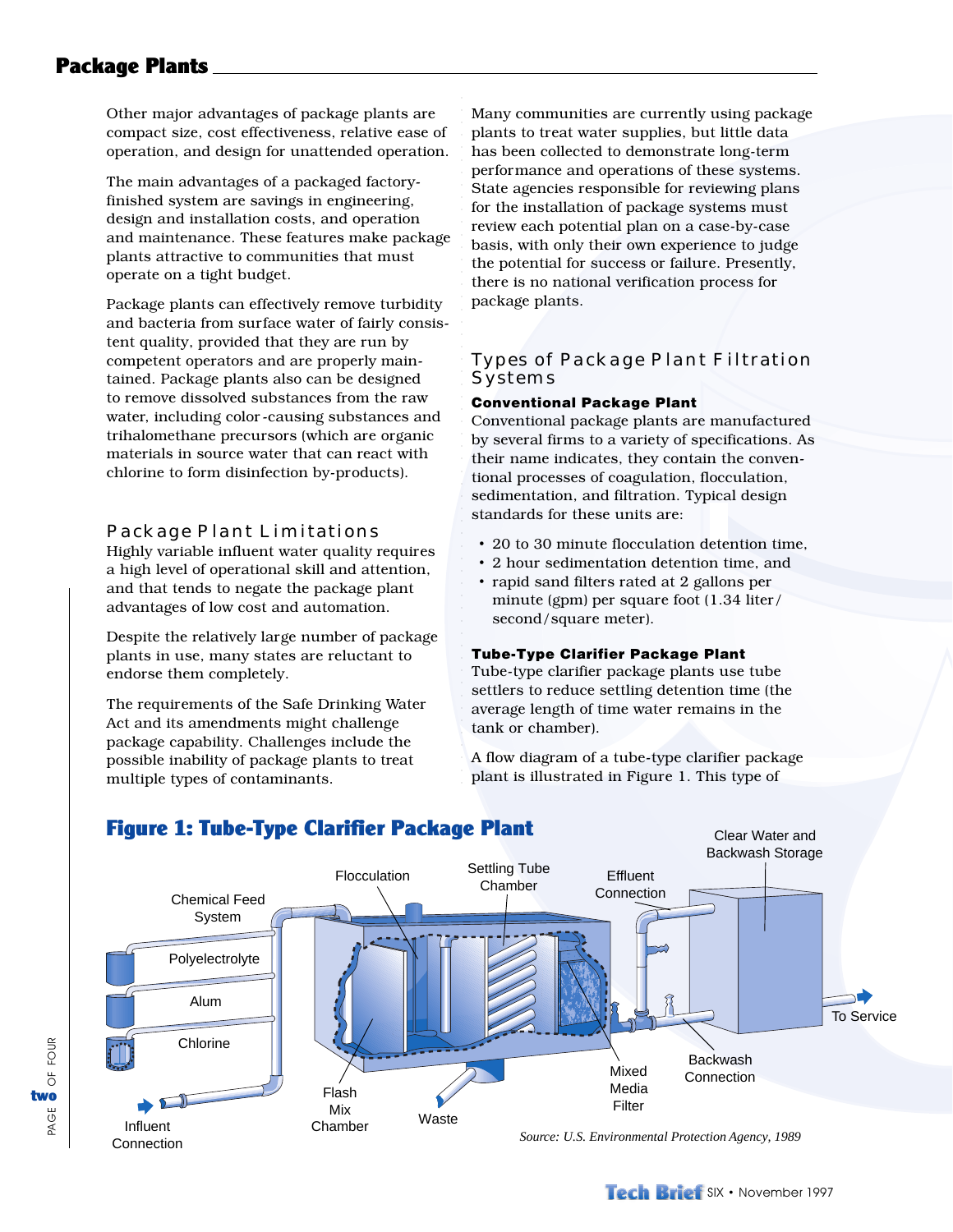plant has two versions with different capacity ranges; one version can treat from 10 to 100 gpm ( 0.63 to 6.3 liters/second), and the other, equipped with dual units, can treat from 200 to 1,400 gpm (12.6 to 88.3 liters/second).

In these package systems, the disinfectant, primary coagulant, and polymer coagulant aid are added before the influent enters the flash

#### **Adsorption Clarifier Package Plant**

aaaaaaaaa

Figure 2: Adsorption Clarifier Package Plant

Adsorption clarifier package plants use an upflow filter with low density plastic bead media (called the adsorption clarifier) to replace the flocculation and sedimentation basin, thereby combining these two steps into one. A mixed media filter completes the treatment. Figure 2 shows a typical example.

mixer; then the water enters the flocculation chamber where mechanical mixers gently agitate the water for 10 to 20 minutes depending on the flow.

The flocculated water then enters the tube settlers, which consist of many 1 inch (2.5 centimeters [cm]) deep, 39 inches (99 cm) long split hexagonal shaped passageways. The large surface area of the many 1 inch (2.5 cm) deep tube settlers



*Source: U.S. Environmental Protection Agency, 1989*

aaaaaaaaaaaaaaaaaaaaaaaaaaaaaaaaaaa

achieves an effective clarification overflow rate of less than 150 GPD/square foot (6.1 cubic meters/day/square meters). Adequate clarification is attained with less than 15 minute detention times.

The clarifier water then enters a gravity flow mixed-media filter (a filter with a coarse-to-fine gradation of filter media or several types of filter media). A constant filtration rate is maintained by a low-head filter effluent pump discharging through a float-operated, level control valve. After a preset headloss is reached, backwashing of the filter is initiated automatically. (Headloss is pressure or energy loss as a result of turbulence caused by the velocity of water flowing and the roughness of the channel walls.) A manual backwash cycle can be initiated any time (if desired). Settled sludge from the tube settlers is flushed during the backwashing cycle. Combining backwashing and tube settler flushing simplifies operations and reduces operator skill requirements.

While passing through the adsorption media, the coagulant and water are mixed, contact flocculated, and clarified. The mixing intensity, as measured by the mean velocity or gradient, ranges from 150 to 300 feet per second. Flocculation is accomplished through turbulence as water passes through the adsorption media. In addition, flocculation is enhanced by contact between the flocculated materials and the floccoated media. Turbidity is reduced through adsorption of the coagulated and flocculated solids onto the adsorption media and the previously adsorbed materials. The adsorption clarifier can achieve 95 percent or greater removal at 10 gpm/square foot (6.8 liters/ second/square meter). This highly efficient clarification method results in extremely compact designs.

Adsorption clarifiers are cleaned by a combination of air scouring followed by water flushing. The air scouring starts the cleaning process for the plastic media used in the clarifier. Adsorption